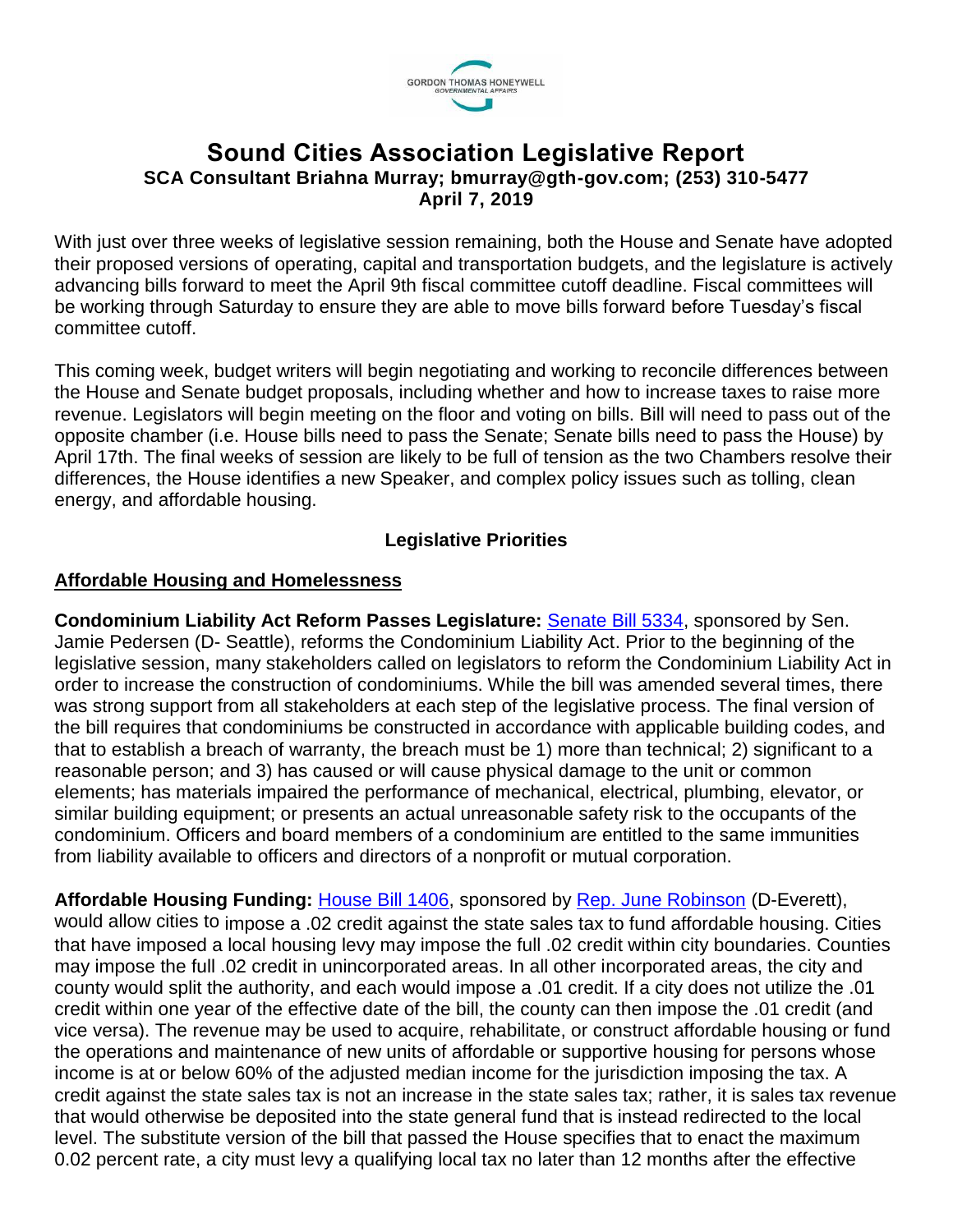date of the bill, rather than within 12 months of the effective date, and states that the median income calculation for cities imposing the tax to be based on the city's median income, not the county's (addressing a drafting error). The bill was further amended in the Senate Housing Stability and Affordability to add a voter approved property tax levy used solely for affordable housing to be eligible as a qualifying local tax source and removes provisions regarding calculation of median income for certain cities whose median income is not available from the United States Census Bureau. The bill had another public hearing in the Senate Ways & Means Committee on Wednesday, April 3. The Association of Washington Cities testified in support of the bill, sharing that cities and counties would each have access to half of what the state would provide. Cities who have adopted a qualifying local levy would receive the full share of the sales tax that was generated in their own city. It would also provide a 1 -year window for other cities to adopt a qualifying housing levy to receive a greater proportion of the funds as an incentive. The House proposed operating budget assumes passage of House Bill 1406, at a cost of \$70 million/year to the state. The Senate proposed operating budget does not assume passage of the bill.

There is an effort led by King County to add [House Bill 1590](https://app.leg.wa.gov/billsummary?BillNumber=1590&Year=2019&Initiative=false) (considered previously in the legislative session, but since died) into House Bill 1406. House Bill 1590 allows cities and counties to impose a one-tenth of one percent sales tax increase with councilmatically, rather than voter approval. As part of the effort to add HB 1590 into HB 1406, the provisions of HB 1590 are being redrafted – cities would have the authority to impose one half of one tenth percent sales tax councilmatically, and counties would have the authority to impose one half of one tenth percent sales tax councimatically. If the city does not use their authority within 24 months of the effective date of the bill, then the county can impose an additional one half of one tenth percent. Similarly, if the county does use their authority within 24 months of the effective date of the bill, then the city can impose an additional one half of one tenth percent. It's unclear whether there is support in the Senate Ways & Means Committee or in the Senate as a whole to add the provisions of HB 1590 to HB 1406.

[House Bill 1219,](https://app.leg.wa.gov/billsummary?BillNumber=1219&Chamber=House&Year=2019) sponsored by [Rep. Amy Walen](https://housedemocrats.wa.gov/walen/) (D- Kirkland), allows cities and counties to utilize real estate excise tax revenues for affordable housing. Cities and counties have the authority to use up to \$1 million of real estate excise tax revenues for affordable housing under current law, but the authority is scheduled to sunset in June 2019. Before passing the House, the bill was significantly amended. The most recent version of the bill extends the sunset on the authority to January  $1<sup>st</sup>$ , 2026 and removes the cap on the amount of revenue cities can use for affordable housing, if are already utilizing authority. The cap remains in place for cities that are not currently using the authority. The bill passed the Senate Stability and Affordability Committee and has been referred to the Senate Rules Committee.

**Affordable House on Religious Property:** [House Bill 1377,](https://app.leg.wa.gov/billsummary?BillNumber=1377&Initiative=false&Year=2019) sponsored by [Rep. Amy Walen](https://housedemocrats.wa.gov/walen/) (D-Kirkland), would require cities to develop a policy on when/how to offer a density bonus to affordable housing developments being constructed on property owned by religious organizations. The density bonus only applies to religious organizations rehabilitating existing affordable housing developments. The substitute bill makes the following changes to the original bill: requires a religious organization to request a density bonus prior to a city needing to develop a policy; requires that any affordable housing development be located in an urban growth area; and requires the Joint Legislative Audit Review Committee to review the efficacy of the increased density bonus allowance by December 2030. After passing the House, the bill was further amended in the Senate Housing Stability & Affordability Committee to require the development to be used as affordable housing for at least fifty (rather than forty) years and encourages the religious organization to work with local transit to ensure service to the development. The bill has been referred to the Senate Rules Committee.

Habitat for Humanity Housing Bills: House Bill 1168, sponsored by [Rep. Mari Leavitt](http://housedemocrats.wa.gov/legislators/Leavitt/) (D- University Place), would provide a sales and use tax exemption for qualifying purchases of labor, services, and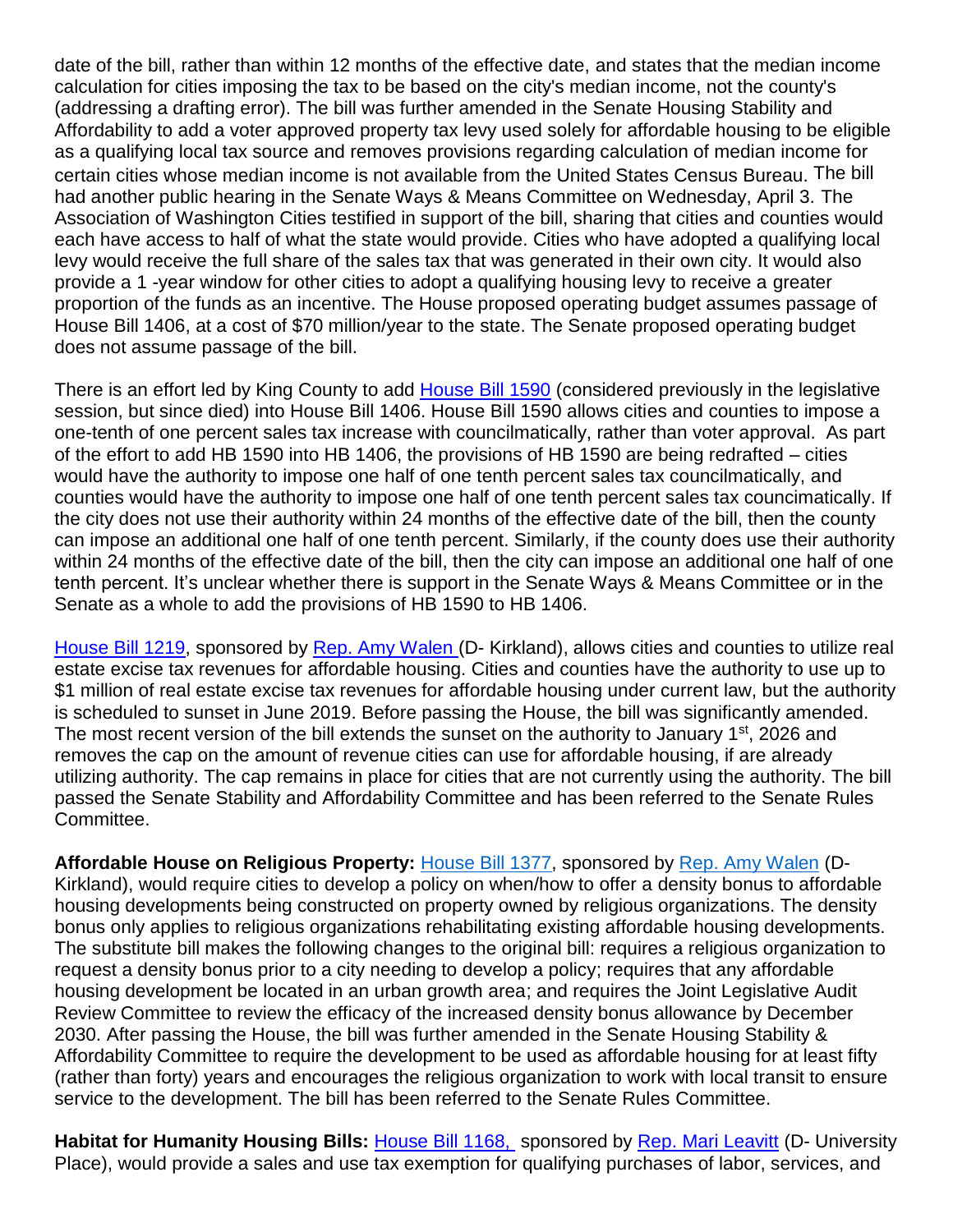tangible personal property related to self-help housing (i.e. housing constructed by Habitat for Humanity). The bill requires the self-help unit to be occupied for five, rather than twenty, years by a low-income purchaser. The bill passed the Senate Housing Stability and Affordability Committee with a technical amendment. This week, the bill had a public hearing in the Senate Ways & Means Committee on Wednesday, April 3. Habitat for Humanity and the Washington State Finance Commission testified in support of the bill.

[Senate Bill 5025,](https://app.leg.wa.gov/billsummary?BillNumber=5025&Initiative=false&Year=2019) sponsored by [Sen. Mona Das](http://sdc.wastateleg.org/das/) (D- Covington), was brought forward by Habitat for Humanity. The bill incentivizes self-help housing (like that built by organizations such as Habitat for Humanity) by providing certain tax preferences. The bill was amended in Senate Ways and Means Committee before passing the Senate, and then amended again in the House Finance Committee. The current version of the bill reinstates a sales and use tax exemption on purchases related to selfhelp housing (removed by the Senate Ways and Means Committee) and removes the REET exemption of self-help housing provided in the underlying bill. JLARC must evaluate the effectiveness of the tax preference in achieving the Legislature's public policy objective by metrics defined in the bill. The bill has been referred to the House Rules Committee.

## **Accessory Dwelling Unit Regulation:** [Senate Bill 5812,](https://app.leg.wa.gov/billsummary?BillNumber=5812&Initiative=false&Year=2019) sponsored by [Sen. Guy Palumbo](http://leg.wa.gov/senate/senators/pages/default.aspx#palumbo) (D-

Maltby), as originally drafted would have preempted city authority to regulate accessary dwelling units (ADUs). The bill once again underwent a significant amendment when it passed out of the House Local Government Committee. Under the latest version of the bill cities are grandfathered if:

- The current ordinance has resulted in an increase in permitted ADUs
- OR They have updated their ordinance after 2012

If not grandfathered, cities with a population over 10,000 would be required to update their ADU ordinance and include 4 of 10 items listed in the bill within their ordinance.

Additionally, cities may not impose a transportation impact fee on an ADU that is within one-half mile of a transit stop for fixed rail or for bus service that is scheduled at least every fifteen minutes for no less than ten hours per day that is greater than fifty percent of the amount set for single-family residences. Aside from some technical changes, this amended version of the bill is less objectionable to city interests.

**Minimum Density Requirements:** [House Bill 1923,](https://app.leg.wa.gov/billsummary?BillNumber=1923&Year=2019&Initiative=false) sponsored by [Rep. Joe Fitzgibbon](http://leg.wa.gov/house/representatives/pages/default.aspx#fitzgibbon) (D-Burien), House Bill 1923, sponsored by Rep. Joe Fitzgibbon (D- Burien), has been amended several times. In its current form, cities with a population over 20,000 are required to take two actions out of a list of 13 options. If a city has implemented any of the list post-2012, then that counts as taking action under the bill. For example, if a City has adopted an ADU ordinance in 2015 and a planned action in 2016, then the bill would not require the City to take any additional actions. If a city does not take two actions out of the list of 13 options, then the city can still comply with the requirement by adopting a housing action plan instead. \$100,000 per city would need to be provided in the budget or the bill would be null and void. Additionally, cities and counties may not prohibit permanent supportive housing in areas where multifamily is permitted. Impact fees for multi-family housing cannot be at a higher per unit rate than for single family housing and caps impact fees to \$50,000 or less for single family resident unit.

The bill had a public hearing in the Senate Ways & Means Committee on Friday, April 5. During the hearing, the Association of Washington Cities testified as other on the bill, asking the committee to maintain the state funding portion and to limit the number of cities that this bill applies to.

Legislators have expressed a willingness to make "refinements" to the bill as it advances out of the Senate Ways & Means Committee to the Senate Floor.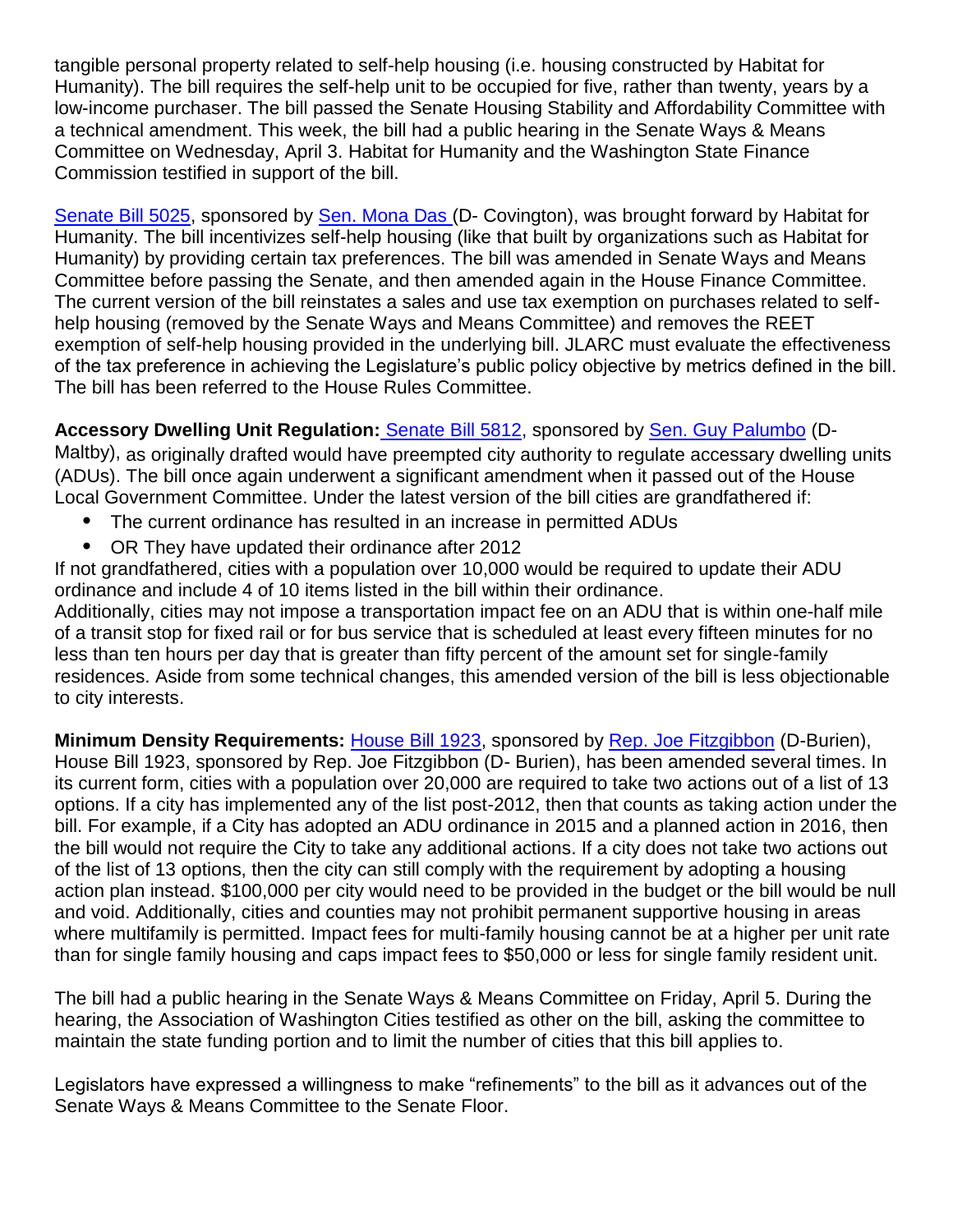**Work Session on Martin v. Boise**: On Tuesday, April 2, the House Civil Rights & Judiciary Committee held a work session titled Martin v. Boise: Responding to Homelessness in light of the 9th Circuit's Decision. This work session is in lieu of the passage of legislation that died earlier this session – [House Bill 1591,](https://app.leg.wa.gov/billsummary?BillNumber=1591&Year=2019&Initiative=false) sponsored by [Rep. Mia Gregerson](http://leg.wa.gov/house/representatives/pages/default.aspx#gregerson) (D-SeaTac) – which would have established certain rights for the homeless. There were three different panels that presented at the work session. The first presentation was from Homeless Rights Advocacy Project Director, Professor Sara Rankin. Professor Rankin expanded on the 9th Circuit Court opinion in the Martin v. Boise case, which found that it is unconstitutional when a city punishes a homeless person for engaging in necessary, life sustaining, activity in public. The term "chronic homeless" was used to define someone who has been homeless for one year or longer and has a qualifying disability that prevents them from work or housing. According to Third Door Coalition data, shared by Profession Rankin, since 2017 chronic homelessness has increased by 27%. To view the statistics, [click here.](https://app.leg.wa.gov/committeeschedules/Home/Document/204005#toolbar=0&navpanes=0) To view Professor Rankin's slideshow, [click here.](https://app.leg.wa.gov/committeeschedules/Home/Document/204012#toolbar=0&navpanes=0)

The second panel included Olympia Mayor Cheryl Selby, Pierce County Deputy Prosecuting Attorney, Alicia Burton, and Mike Hoover from the Washington State Association of Counties. The panelists discussed the various homelessness outreach programs that have made a positive impact as well as the difficulties they experience within their communities. Mayor Selby shared the growing frustration business owners have with homeless people – especially in the downtown area of Olympia.

The final panel consisted of law enforcement officers from Spokane, Kent and Auburn as well as the Director for the Washington Association of Sheriffs and Police Chiefs. The officers shared the realities of homelessness and what they do to mitigate the ongoing issue. Their daily routine consists of exhausting all efforts to educate and provide homeless people with resources. However, many chose to deny the resources or break the law, regardless of the several attempts to help them.

Several perspectives were shared during the panel and many were in contrast with one another. To watch the work session on TVW, [click here.](https://www.tvw.org/watch/?eventID=2019041060) The committee plans to have a meeting on this topic over the legislative interim in order to continue the conversation and prepare for the 2020 legislative session.

### **Transportation & Infrastructure**

**Tolling Legislation:** [House Bill 2132,](https://app.leg.wa.gov/billsummary?BillNumber=2132&Initiative=false&Year=2019) sponsored by [Rep. Jake Fey](https://housedemocrats.wa.gov/fey/) (D- Tacoma)**,** would authorize tolling on the Puget Sound Gateway project (SR 509/SR 167) and I-405/SR 167. Additionally, the bill bonds toll revenue to complete the Puget Sound Gateway project in 2028 rather than 2031 and allocates funding to projects along the I-405 corridor. The bill is supported by cities throughout the Puget Sound. The bill is scheduled to be voted out of the House Transportation Committee on Monday.

**Pavement Condition Reporting:** [House Bill 2038,](https://app.leg.wa.gov/billsummary?BillNumber=2038&Initiative=false&Year=2019) sponsored by [Rep. Bill Ramos](https://housedemocrats.wa.gov/ramos/) (D- Issaquah), repeals the current statute regarding pavement condition reporting by cities and towns and creates a requirement that the Washington State Department of Transportation continue to measure pavement condition where these measurements are currently taken. The bill passed the House unanimously. Since then, the bill passed the Senate Transportation Committee. The bill is waiting to be voted on by the Senate Chamber.

### **Tools for Cities**

**Business Ecosystems Act:** [Senate Bill 5564,](https://app.leg.wa.gov/billsummary?BillNumber=5564&Initiative=false&Year=2019) sponsored by [Sen. Sharon Brown](http://sharonbrown.src.wastateleg.org/) (R- Kennewick), is an Association of Washington Cities priority bill. The bill establishes a competitive program through